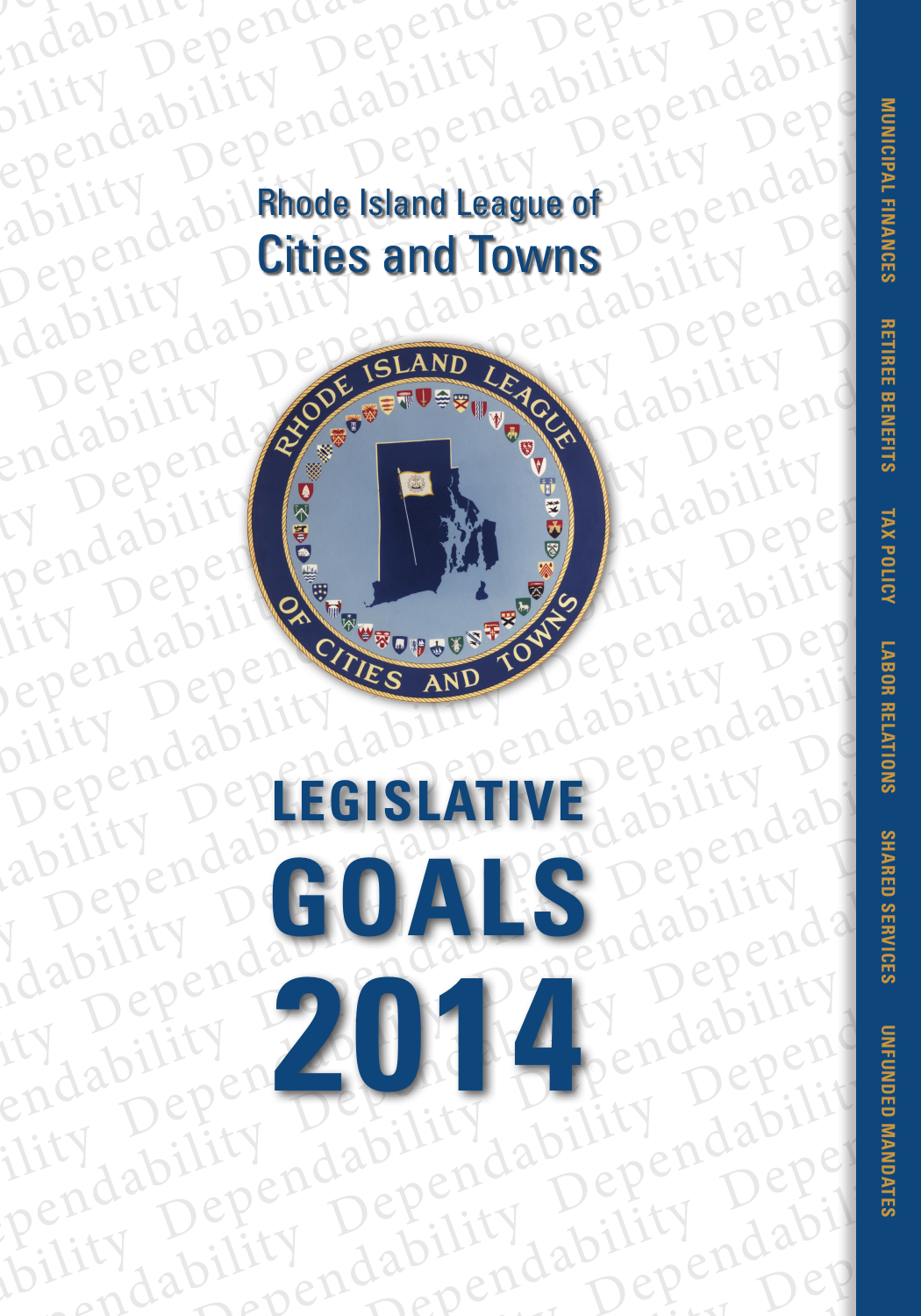# Pependability Dependability Dependability<br>Pependability Dependability Dependability<br>Rependability Dependability Dependability<br>Pependability Dependability Dependability<br>Pependability Dependability Dependability **FOREWORD**

endability Dependability Dependability<br>ility Dependability Dependab

endability Dependability Dependability<br>ility Dependability Dependab

endability Dependability Dependability<br>bility dability Dependability Dependability<br>ependability Dependability Dependabi

endability Dependability<br>bility dability Dependability<br>ependability Dependability Dependability<br>ability Dependability Dependab

endability Dependability Dependability<br>ability Dependability Dependability<br>ability Dependability Dependability<br>ability Dependability Dependability<br>dability Dependability Dependability<br>dability Dependability Dependab endability Dependability Dependability<br>ability Dependability Dependability<br>ability Dependability Dependability<br>ability Dependability Dependability<br>Dependability Dependability Dependability<br>dability Dependability Dependabi<br> enda Dependability Dependability<br>endability Dependability Dependability<br>ability Dependability Dependability<br>ability dability Dependability Dependability<br>Dependability Dependability Dependability<br>dability daring Dependabili ility Dependability Dependability Dependability<br>ability Dependability Dependability<br>ability dability Dependability Dependability<br>Dependability Dependability Dependability<br>Dependix Dependent Dependability<br>dability de**pendix** ependability Dependability Dependability<br>ability Dependability Dependability<br>dability Dependability Dependabi<br>dability da **FOREWORD**<br>dability The results of a public confidence survey ; lity<br>Peper Dependabi<br>mediability The ependability Dependability Dependability<br>Dependability Dependability Dependability<br>Dependability Dependability Dependabi<br>Dependability The results of a public confidence survey<br>Depended by Alpha Research Associates<br>Pandabi Dependability<br>
Dependability denote the sealing of a bility dependability<br>
Dependability denoted by Alpha Research Associates<br>
Dependability denoted by Alpha Research Associates<br>
Endability for the RI League of Cities and Dependability<br>
Dependability The results of a public confidence survey<br>
Dependability The results of a public confidence survey<br>
The results of a public confidence survey<br>
of the RI League of Cities and Towns have Depended Bendability<br>
Dependability The results of a public confidence survey<br>
ability of the RI League of Cities and Towns have<br>
CARP (for the RI League of Cities and Towns have<br>
CARP (for the RI League of Cities and Towns have<br>
c The results of a public confidence survey<br>
conducted by Alpha Research Associates<br>
2Dependent BI League of Cities and Towns have<br>
2Dependent BI League of Cities and Towns have<br>
This survey confirmed that our state's<br>
citiz ability CREAN CREAN CREAN CREAN CREAN CREAN CREAN CREAN CREAN CREAN CREAN CREAN CREAN CREAN CREAN CREAN CREAN CREAN CREAN CREAN CREAN CREAN CREAN CREAN CREAN CREAN CREAN CREAN CREAN CREAN CREAN CREAN CREAN CREAN CREAN CRE Framed the legislative goals which follow.<br>
This survey confirmed that our state's<br>
citizens believe that our cities and towns<br>
Depended than either the<br>
federal government or our state government<br>
in the following areas: endable The Continue of the forest and two state and two states and two states of the continue and the plot of the continue of the continue of the continue of the continue of the continue of the continue of the continue of Dependent of the following areas: efficiency, spending<br>  $\begin{array}{r} \begin{array}{r} \begin{array}{r} \begin{array}{r} \end{array} \\ \begin{array}{r} \end{array} \\ \begin{array}{r} \end{array} \\ \begin{array}{r} \end{array} \\ \begin{array}{r} \end{array} \\ \begin{array}{r} \end{array} \\ \begin{array}{r} \end{array} \\ \begin{array}{r} \end{array} \\ \begin{array}{r} \end{array} \\ \begin{array}{r} \end{array} \\ \begin{array}{r} \end{array} \\ \$ EPENDABILITY:<br>
PROGRAM CRISING ISLAM CONTROLLED CONTROLLED AND DEPENDABILITY: EXPERIMPLANE CONSULTER Dependability of a bility and ability of the perdability of the perdability of the perdability of the perdability of the perdability of the perdaption of the perdaption of the perdaption of the perdaption of the perdaption Dependability of the pendability of the pendability of the pendability of the pendability of the pendability of the pendability of the pendability of the pendability of the pendability of the pendability of the pendability ability Dependability Dependability Dependability<br>Dependability dability Dependability<br>andability Dependability Dependability<br>andability Dependability Dependability<br>pendability Dependability Dependability<br>pendability Depen The results of a public confidence survey conducted by Alpha Research Associates for the RI League of Cities and Towns have framed the legislative goals which follow. This survey confirmed that our state's citizens believe that our cities and towns are more highly regarded than either the federal government or our state government in the following areas: efficiency, spending, addressing citizen needs and dependability. Rhode Island's municipal leaders want to capitalize on and strengthen the overwhelming confidence our residents have in local government's ability to meet the needs of its citizens. Indeed, that is where the priorities of our cities and towns lie — meeting the needs of our residents and businesses!

Dependability Dependability Dependability<br>pendability Dependability Dependability<br>endability Dependability Dependability<br>ility Dependability Dependability<br>pendability Dependability Dependability<br>pendability Dependability<br>b dability dability dability dability dability dability dability dability dability dability dability Dependability Dependability dependability Dependability<br>Principle Dependability Dependability<br>Dependability Dependability Depend<br>Pendability Dependability Dependability<br>Dependability Dependability<br>Dility dability Dependability In order to continue to meet these needs, local government officials need **DEPENDABILITY!**

dability Dependability<br>Indability Dependability Dependability<br>Indability Dependability Dependa<br>ity Dependability Dependability<br>Indability Dependability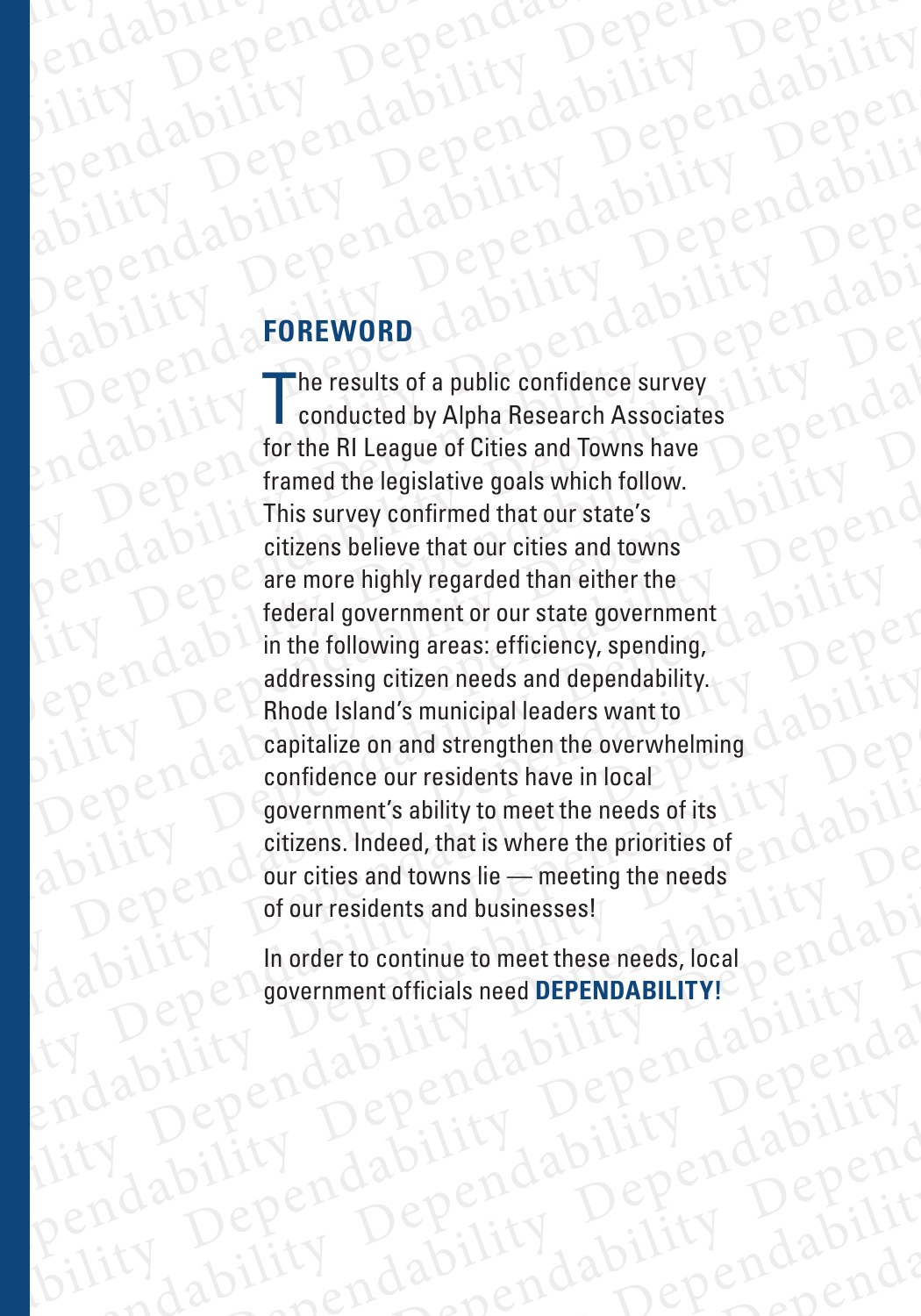# <span id="page-2-0"></span>**MUNICIPAL FINANCES**



**Dependability** in knowing that our state and legislative leaders will develop a sound financial strategy and plan to deal with the dramatic losses in state gaming revenue upon the advent of casino gambling in Massachusetts.

■ The introduction of gambling in Massachusetts over the next several years will have serious consequences for state finances. The state's five year financial projection forecasts that lottery receipts, even with the advent of table games at Twin River, will decline from \$399.9 million in FY 2015 to \$285.3 million in FY 2019. Most of this decline will occur from FY 2016 to FY 2018 and would be dependent on the timing and location of Massachusetts facilities. Half of the state's structural imbalance in the forecast

**We need to stabilize municipal finances and reduce local government reliance on the property tax to support municipal services.**

is driven by the decline in lottery revenues. It is uncontroverted that while the state's tax structure is in the middle of the pack when it comes to the broad based sales and income tax, we rank fourth in the nation

when it comes to collections in property taxes to support local government services. Any solution to the state's long term fiscal problems, driven by the decline in lottery receipts, and which relies on decreases in state aid and a resulting increase in property taxes, is unacceptable to taxpayers. And it should be! Cities and towns need to be a participant in these decisions.

The need for a sound financial strategy to deal with the losses in state gaming revenue is underscored by recent history. As the recession bottomed out, several cities were

in such dire financial straits that a new act was passed that created a state oversight framework for troubled cities. The driving force in creating near insolvency was cuts in state aid accompanied by stock market losses in pension assets. Municipal officials objected to the details of the act but not the need. They still object to the details. In particular, there is lack of clarity on the continued responsibilities of Mayors, Managers, and Councils during oversight and there is an imbalance in the determination of when oversight will end.

Cities and towns have worked hard to improve their financial position since the depths of the recession and the loss of hundreds of millions of dollars in state aid. Most of them have been successful. Since 2010, unreserved fund balances of our 39 cities and towns have increased by more than \$80,000,000. Unfortunately, some have been more successful than others. It remains the case that Rhode Island's urban core cities remain in a financially precarious position. Employees have sacrificed, services have been cut, and property taxes have been increased, but that has not been enough. It was a positive that the school aid formula was funded, but much more needs to be done to help stabilize local municipal finances and reduce local government reliance on the property tax to support municipal services.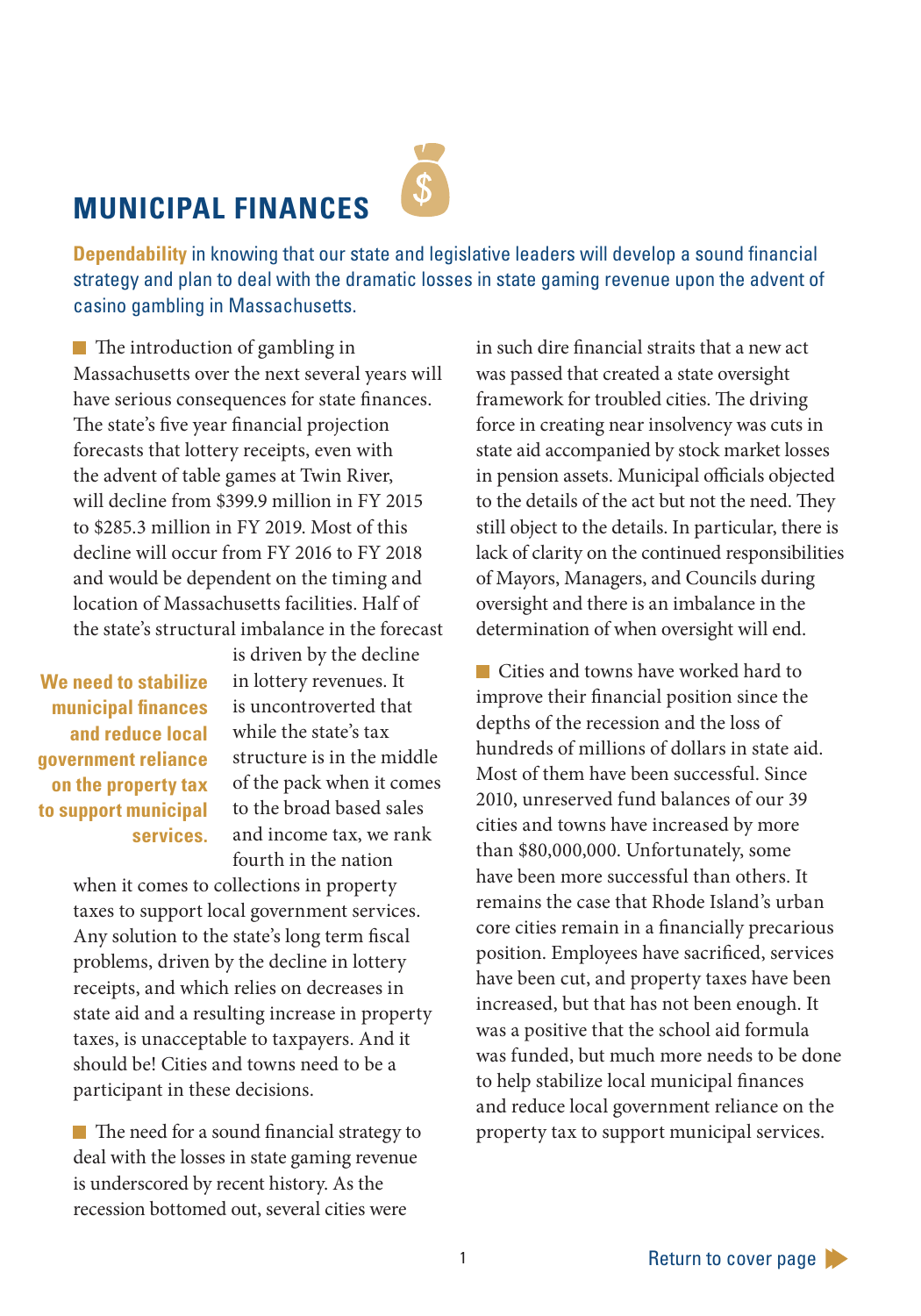# <span id="page-3-0"></span>**RETIREE BENEFITS**



**Dependability** in having the fiscal resources to finance retirement and post employment health insurance programs and not having to worry about higher municipal pension and health care contributions due to either court ordered mediation or legislative modifications to existing pension and post employment benefits .

# **Pension Reform — Locally Administered**

**Many cities and towns made commitments** to their retirees for pension benefits in a period when inflation was high. A 3% COLA was modest when inflation was 8%. Now inflation is below 2% and long term investment return expectations are ratcheting down. Cities and towns need help from the state in affirming change is necessary just as the state acted to modify benefits for its employees and teachers in 2011. The current and expected long term investment climate do not support the sustainability of existing programs. We encourage a statutory funding benchmark which would allow for suspension of COLAs.

# **Pension Reform — State Administered**

Cities and towns also need the General Assembly to demonstrate extreme caution in their consideration of any potential

**contributions would be cataclysmic to many of our cities and towns.** 

mediated benefit changes to the enacted changes of 2011 for teachers and many municipal employees who participate in the

Municipal Employees Retirement System. It is important to remember that *cities and towns are not at the table in the on-going courtordered mediation* meetings. Thus, it would

be irresponsible for the parties involved in the mediation process to reach any type of agreement which could increase the employer contribution rate paid by local governments for school teacher and municipal employee retirement benefits. The implication of higher pension contributions, especially for police and fire pensions, would be cataclysmic to many of our cities and towns.

# **Retiree Health Insurance**

Similar to pension commitments, decisions on retiree health insurance were made when costs were relatively modest. After decades of near double digit medical cost increases, these presumed guarantees on plan design and lack of participation by retirees are unsustainable. Our cities and towns support state assistance in creating a foundation for municipalities to modify plan design and require retiree participation in health care plans which at least mimic what is **Higher pension provided** to active employees.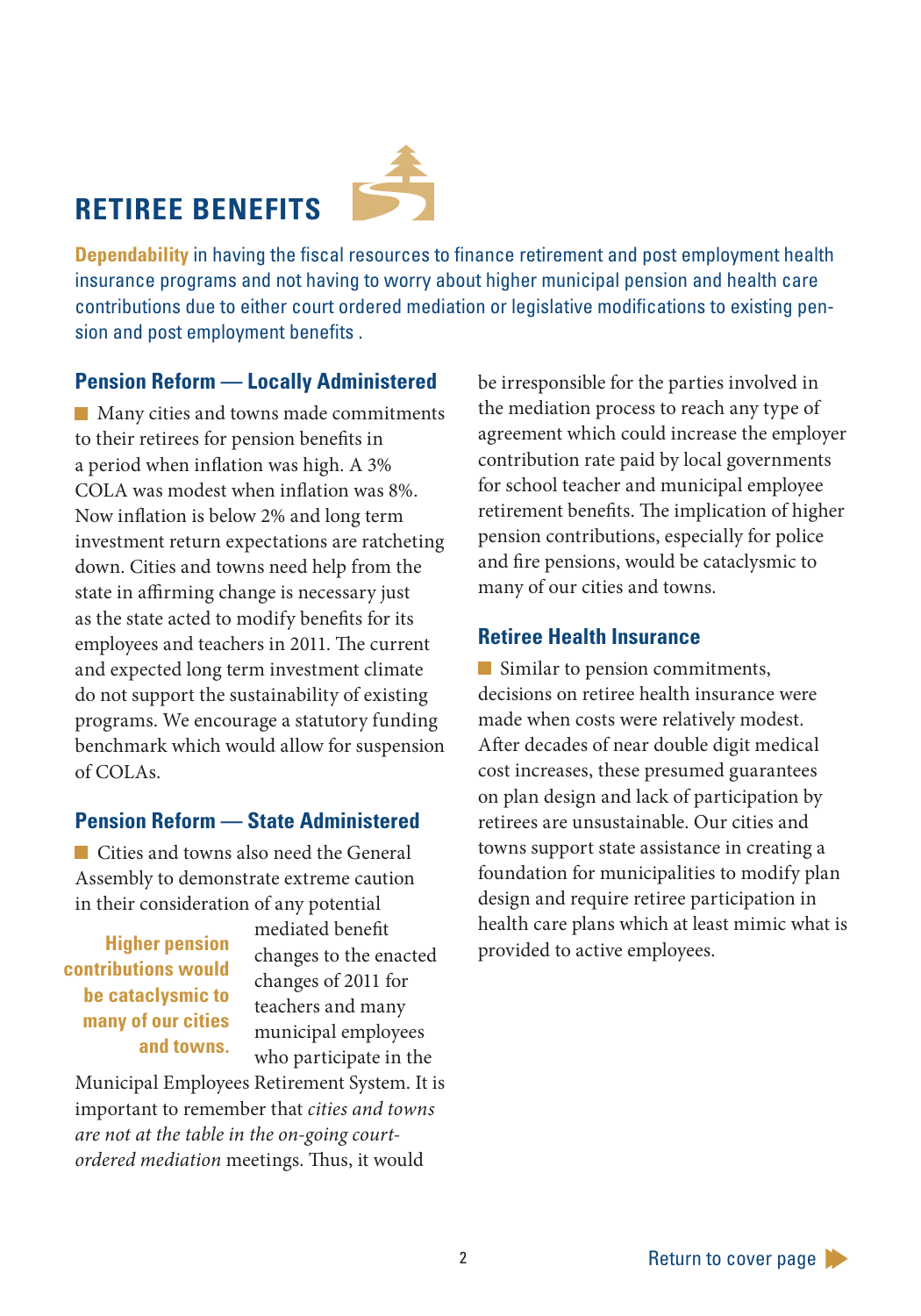# <span id="page-4-0"></span>**TAX POLICY**

**Dependability** in knowing that local revenue streams generated from taxation or fees are not tampered with to appease a myriad of special interests whose interests are strictly theirs, and not those of the local property taxpayer.

Cities and towns have been responsible participants in complying with the 4% property tax cap instituted in 2006. Exceptions have been requested and granted in limited extraordinary circumstances usually as a result of significant losses in state aid. There remain some significant challenges

**Significant challenges to municipal leaders remain in a number of tax policy areas.**

to municipal leaders in a number of tax policy areas. The exception to levying a tax based on value for rehabilitated multi-family affordable

housing is one issue of special concern. While we recognize that deed restrictions on such property may warrant a lower valuation for tax purposes, we don't believe that the current law which limits such taxes to 8% of gross rental revenue is the correct approach. Instead, we believe assessed values should be adjusted downward to reflect the actual reduced value of the property in an armslength transaction.

 $\blacksquare$  The overall tax appeal process is cumbersome and lengthy for both cities and towns, and plaintiffs. Legislation drafted by the state, the assessors association, and plaintiff attorneys secured passage in the House earlier this decade but failed in the Senate. It is time to resurrect that effort to deal not only with man hours consumed, but to speed up the process, reduce accrued

interest on appeals, and to urge the Superior Court to create a special calendar for property tax appeal cases.

■ One of local government's biggest battles in 2013 was with the R.I. Builders Association over a bill which would have exempted from taxation newly constructed single family homes until they were sold. The bill passed both branches, but fortunately the Governor exercised his veto power. As a general principal, cities and towns oppose carving out special groups for exemptions. It is a different animal from affordable housing where qualifying properties receive special tax treatment, but it is the same species. Cities and towns will vigorously oppose any initiative which will decrease local revenue streams, by any degree and notwithstanding any rationale to do so. We will support initiatives that are revenue neutral and provide more equitable tax treatment for all taxpayers.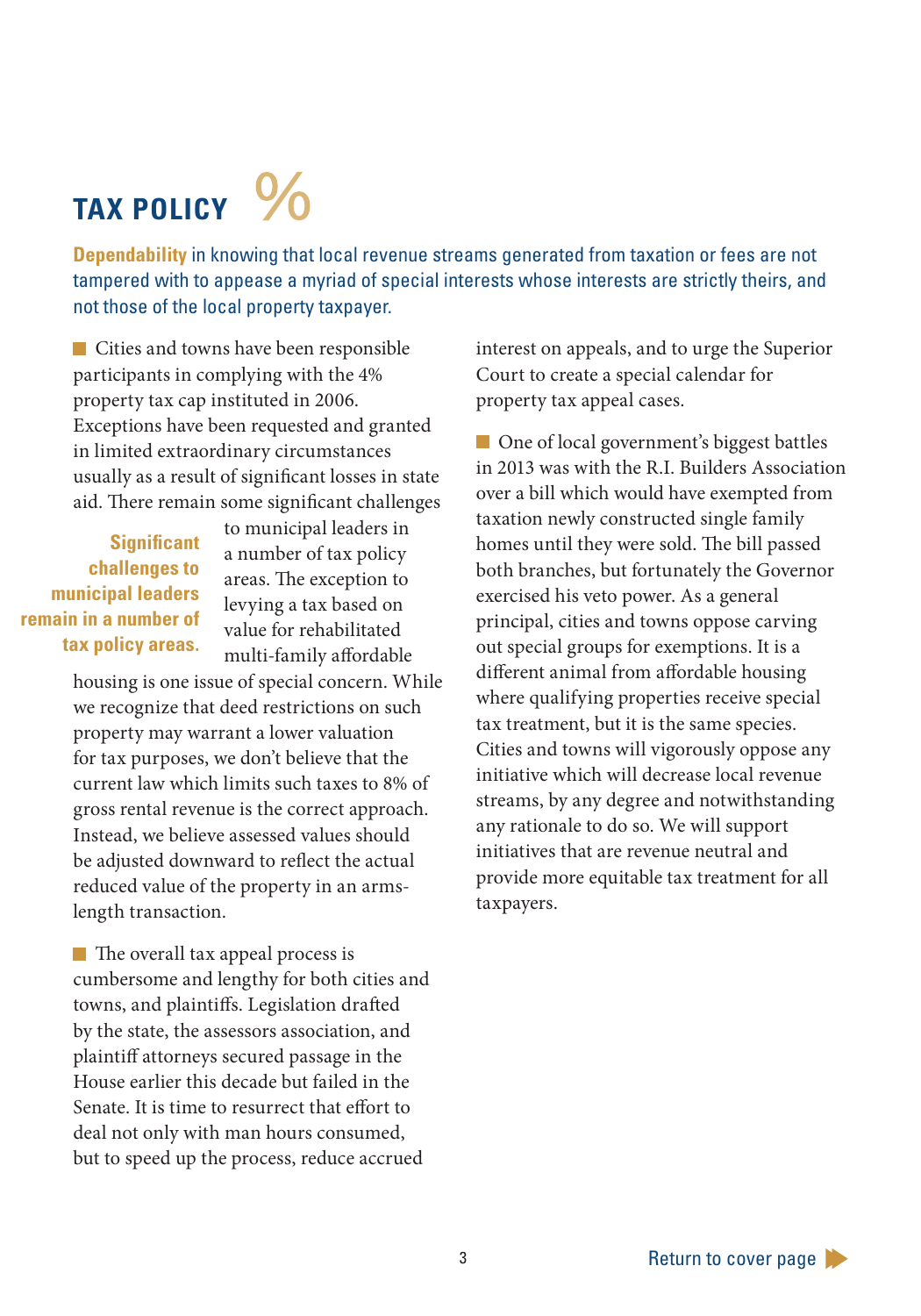# <span id="page-5-0"></span>LABOR RELATIONS



**Dependability** in knowing that our cities and towns can effectively and economically manage and direct their local workforces as they see fit and not have salaries, fringe benefits and other terms and conditions of employment dictated by unaccountable interest arbitrators.

# **Scope of Bargaining**

■ Like thirty-seven (37) other states, Rhode Island has enacted public sector collective bargaining laws and in Rhode Island, these important statutes exist for every group of employee working for either the state or its thirty-nine cities and towns. Rhode Island's laws, however, unlike the collective bargaining laws in the other thirty- seven states, do not provide for a statutory "scope of bargaining" which sets forth those issues which must be bargained for, those which *may* be bargained for if the parties mutually agree to do so, and those subjects which are *prohibited* and cannot be collectively bargained for. R.I. public sector bargaining laws for municipal employees and school teachers should provide for a statutory "scope of bargaining" provision which would protect the inherent managerial rights of cities and towns to direct and control their workforces.

## **Binding Arbitration**

**Binding arbitration, as a means to resolve** public employee contractual disputes for local firefighters and police officers, represents a fundamental violation of local decisionmaking authority. It cedes basic budgetary decision-making authority to an un-elected, unaccountable, and outside third party. Local government officials oppose any form of binding arbitration for school teachers or groups of municipal employees because

it would take essential spending decisions out of the hands of elected local officials and instead allow un-elected, unaccountable, and outside third party arbitrators to determine the fiscal course of cities and towns.

### **Evergreen Contracts**

**Municipal officials also are staunchly** opposed to enactment of labor contract extension legislation known as "Evergreen" contracts for any group(s) of municipal or school employees as automatic statutory contract extensions can codify, possibly in perpetuity, onerous and costly labor contract provisions which may thwart a municipality's ability to modify the agreement.

### **Management Rights**

City and town officials believe state law needs to affirm that municipal charter provisions may limit an arbitrator's decision or labor contract language which conflicts or contradicts certain management rights contained in a charter or ordinance. The overriding responsibilities of elected municipal officials to the citizens of their communities requires that the law recognize and define a set of inherent management prerogatives that are not subject to collective bargaining or binding arbitration and which may not be restricted by any provisions of a collective bargaining agreement.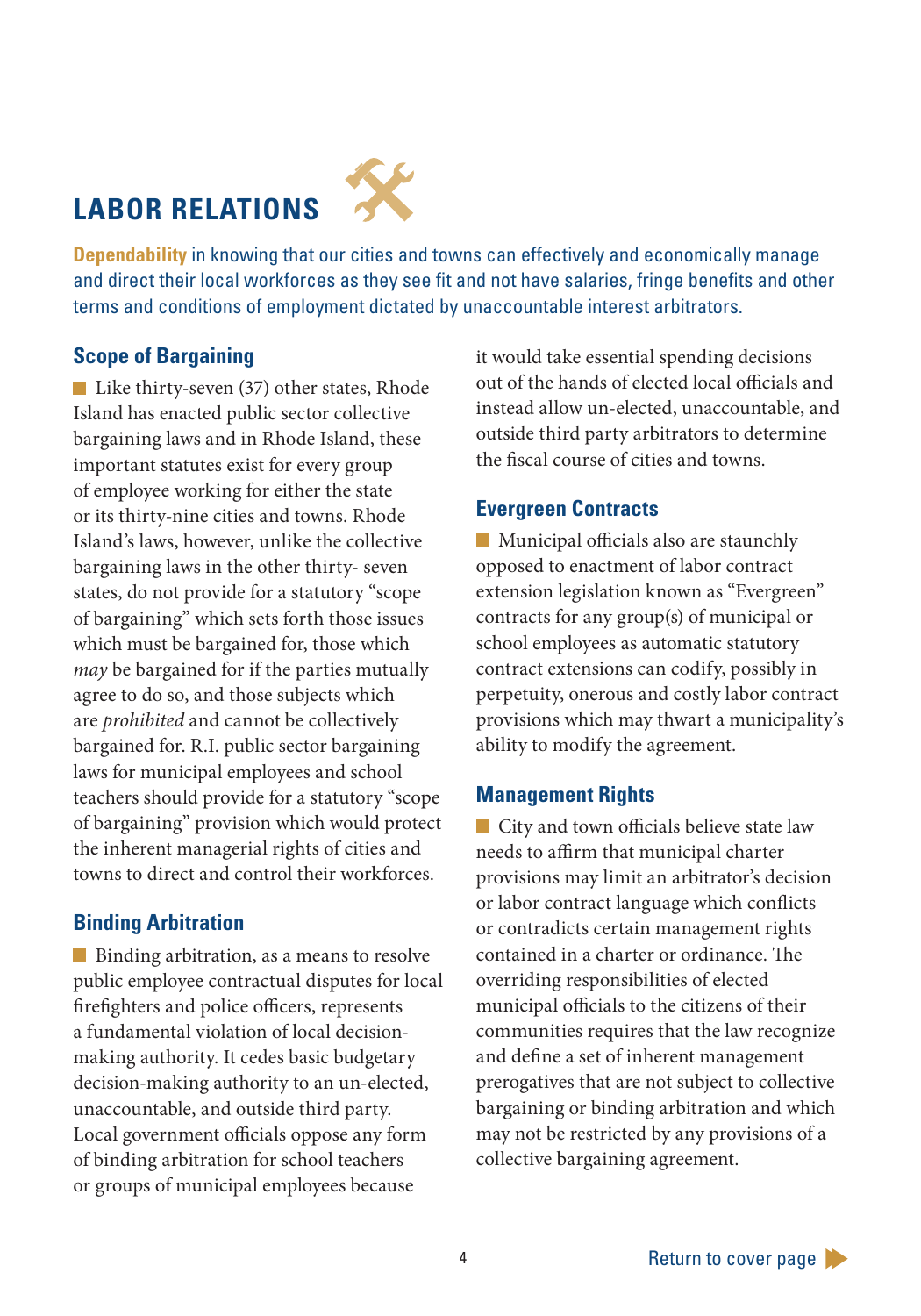**Dependability** in knowing that the statutorily-mandated wages and benefits paid for on-the-job illnesses or injuries go only to those who were intended to receive them and not to anyone not deemed to be a first responder in our public safety departments.

### **On-the-Job Injuries**

**Employees who have suffered legitimate** on-the-job injuries should receive fair compensation through an equitable system that avoids incentives for abuse and encourages the earliest feasible return to work. Equity in such a system requires that the level of compensation (measured

**Only qualified, uniformed members of our public safety departments should be eligible for benefits under RIGL 45-19-1!** 

as a percent of regular compensation) be equivalent; however the current system in Rhode Island is not equitable in that it provides a higher level of replacement income for public safety employees through the

Injured-on-Duty (IOD) program than for all other public employees who are covered by standard workers' compensation benefits.

In addition, municipal officials believe that the statutory IOD program for public safety employees should be amended to ensure that only those defined as qualified, uniformed members of our public safety departments should be the only eligible recipients of benefits under RIGL 45-19-1.